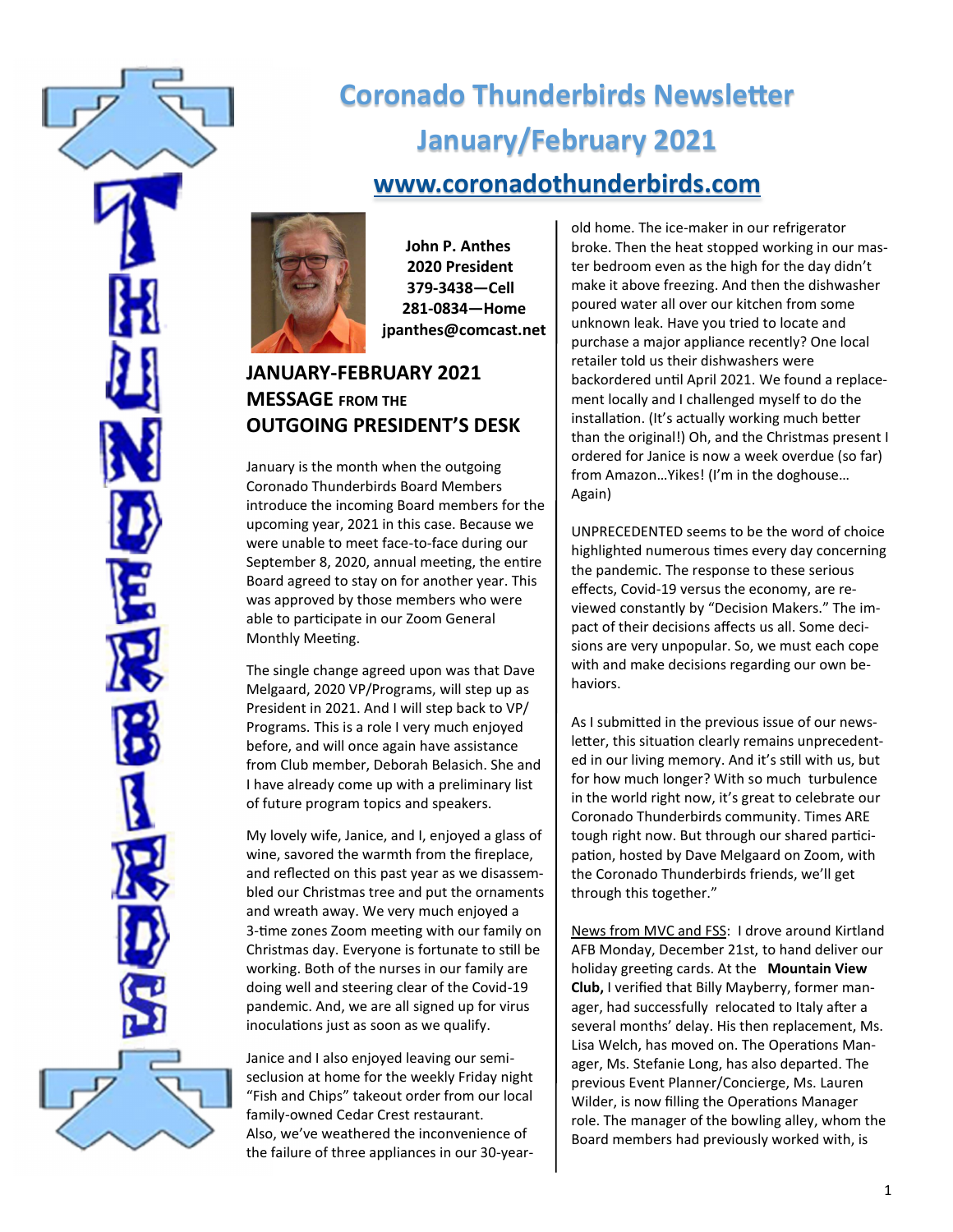acting MVC Manager while the bowling alley is closed and a replacement MVC Manager is identified.

The MVC room where we used to hold monthly meetings is now full-time providing meals 3 times daily to groups of military transferees who are in quarantine for 14 days before moving on to their next assignment. (This good news for the staff who are employed with cooking and serving.) There have been significant upgrades in the Ballrooms (Sandia 1, 2, and 3) which include new carpeting, a new stage, a removable dance floor, and improved audio/visual equipment. The room is all fresh-looking and exceptionally nice.

At the Force Support Squadron (personnel there are largely outside the purview of our membership), the Commander, Lt. Col. Daniel Rigsbee, and the office manager were both out of the office, as was Ms. Barbara Holland, Deputy Director of FSS. I did leave behind our holiday cards for them. Dave Melgaard, I, and the Board members, had previously met with Ernest Fasoldt, Community Services Flight Chief, who has since relocated to Korea. Ernie had provided the changes to include the increased MVC monthly membership fees for some of us and the renaming of member categories. His replacement is Aaron Feinberg, who I expect we will get to know going forward. Aaron is the lead contact for the MVC, Kirtland Lanes, Tijeras Golf Course, gyms/pool, Aero Club, RV parking, etc.

#### **PLEASE, TAKE GREAT CARE and BE WELL!**

John P. Anthes, 2020 Outgoing President 2021 Incoming/Returning VP/Programs



**Dave Melgaard 2020 Outgoing Vice President/ Programs/Zoom Meister 2021 Incoming President 440-9690**

#### **GENERAL MONTHLY MEETINGS**

**Zoom Virtual Business Meeting, 11:00 am, Tuesday, January 12th**

**Zoom Virtual Program, Tuesday, January 12th, immediately following the Business Meeting** - **TBA**



**Zoom Virtual Business Meeting, 11:00 am, Tuesday, February 9th**

**Zoom Virtual Program, Tuesday, February 9th, immediately following the Business Meeting** - **"**A Stroll Down Memory Lane of Early Broadcast Black and White TV" by Jim

Hanlon. Jim will review jobs he had during the summers of 1956-1958 during the early years as a relief engineer at WCPO-TV in Cincinnati, Ohio.

James T. Hanlon, "Jim," has been a licensed amateur since 1952 and W8KGI since 1970. He has BEE, MS and PhD degrees in Electrical Engineering from Ohio State, and worked as a television engineer for WCPO-TV, Cincinnati, taught Electrical Engineering at Ohio State while getting his last degree,

and worked for Bell Labs and Sandia National Labs in components design. Jim collects and restores "vintage" amateur equipment, and currently has 24 receivers, 42 transmitters, and 3 transceivers on the air. He is retired and lives in Sandia Park, New Mexico, where his antennas are at 6900 feet elevation above sea level.



He has previously presented: "126

Years of High Frequency Amateur Radio Innovation" tracking the evolution of amateur radio from Marconi's Sparks in 1894 through CW, AM, SSB and digital technology to the present SDR Transceivers of 2020."



**Ellen Biernacki 2020/2021 Entertainment Chair 296-1036**

## **POPEJOY PERFORMANCES ARE POSTPONED AT LEAST UNTIL** *MARCH 12, 2021***.**

## **2020/2021 Season - Popejoy**

(To get the Popejoy group rates, we need a minimum of 10 people going to a show.)

- Viva MOMIX—Fri, Mar 12, 2021, 7:30 pm
- Canadian Brass—Fri, Apr 16, 2021, 7:30 pm (*2019/2020 Season*)
- Broadway Princess Party—Sun, May 2, 2021, 3:00 pm (*2019/2020 Season*)
- A Mariachi Mother's Day—Sun, May 9, 2021, 3:00 pm
- Jersey Boys—Thu, May 13-Sun, May 16, 2021, various times
- The Righteous Brothers Sun, May 23, 2021, 3:00 pm
- Anastasia—Thu, Jun 10-Sun, Jun 13, 2021, various times
- Come From Away—Wed, Jul 21 -Sun, Jul 25, 2021, various times (*2019/2020 Season*)
- Hamilton--Wed, Aug 18-Sun, Sep 5, 2021, various times *(2019/2020 Season)*